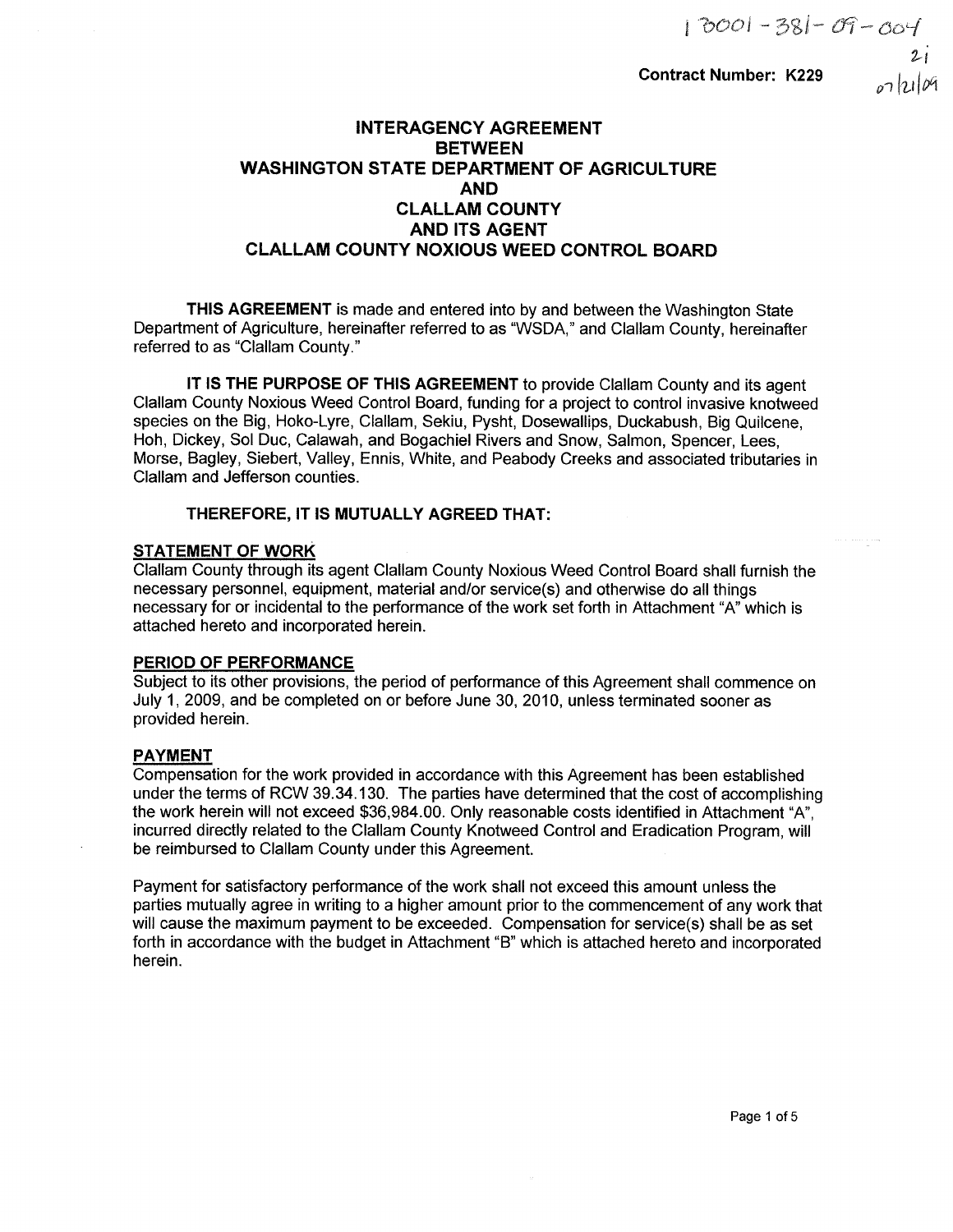### BILLING PROCEDURE

Clallam County shall submit properly completed invoices monthly to the WSDA Agreement administrator. Reference WSDA Contract Number K229 on all invoices. Payment to Clallam County for approved and completed work will be made by warrant or account transfer by WSDA within 30 days of receipt of the properly completed invoice. Upon expiration of the Agreement, any claim for payment not already made shall be submitted within 30 days after the expiration date or the end of the fiscal year, whichever is earlier. ln no case can this be more than 10 days past the end of the biennium.

### **RECORDS MAINTENANCE**

The parties to this Agreement shall each maintain books, records, documents and other evidence that sufficiently and properly reflect all direct and indirect costs expended by either party in the performance of the services described herein. Documents must also support performance and costs of any nature expended in the performance of this Agreement. These records shall be subject to inspection, review or audit by personnel of both parties, other personnel duly authorized by either party, the Office of the State Auditor, and federal officials so authorized by law. All books, records, documents and other material relevant to this Agreement will be retained for six years after expiration of the Agreement and the Office of the State Auditor, federal auditors and any persons duly authorized by the parties shall have full access and the right to examine any of these materials during this period.

Records and other documents, in any medium, furnished by one party to this Agreement to the other party, will remain the property of the furníshing party, unless otherwise agreed. The receiving party will not disclose or make available this material to any third parties without first giving notice to the furnishing party and giving it a reasonable opportunity to respond, consistent with applicable laws. Each party will utilize reasonable security procedures and protections to assure that records and documents provided by the other party are not erroneously disclosed to third parties.

#### RIGHTS IN DATA

Unless otherwise provided, data that originates from this Agreement shall be "works for hire" as defined by the U.S. Copyright Act of 1976 and shall be owned by WSDA. Data shall include, but not be limited to, reports, documents, pamphlets, advertisements, books, magazines, surveys, studies, computer programs, films, tapes and/or sound reproductions. Ownership includes the right to copyright, patent, register, and the ability to transfer these rights.

#### INDEPENDENT CAPACITY

The employees or agents of each party who are engaged in the performance of this Agreement shall continue to be employees or agents of that party and shall not be considered for any purpose to be employees or agents of the other party.

#### AGREEMENT ALTERATIONS AND AMENDMENTS

This Agreement may be amended by mutual agreement of the parties. Such amendments shall not be binding unless they are in writing and signed by personnel authorized to bind each of the parties.

#### **TERMINATION**

Either party may terminate this Agreement upon 30 days' prior written notification to the other party. lf this Agreement is so terminated, the parties shall be liable only for performance rendered or costs incurred in accordance with the terms of the Agreement prior to the effective date of termination.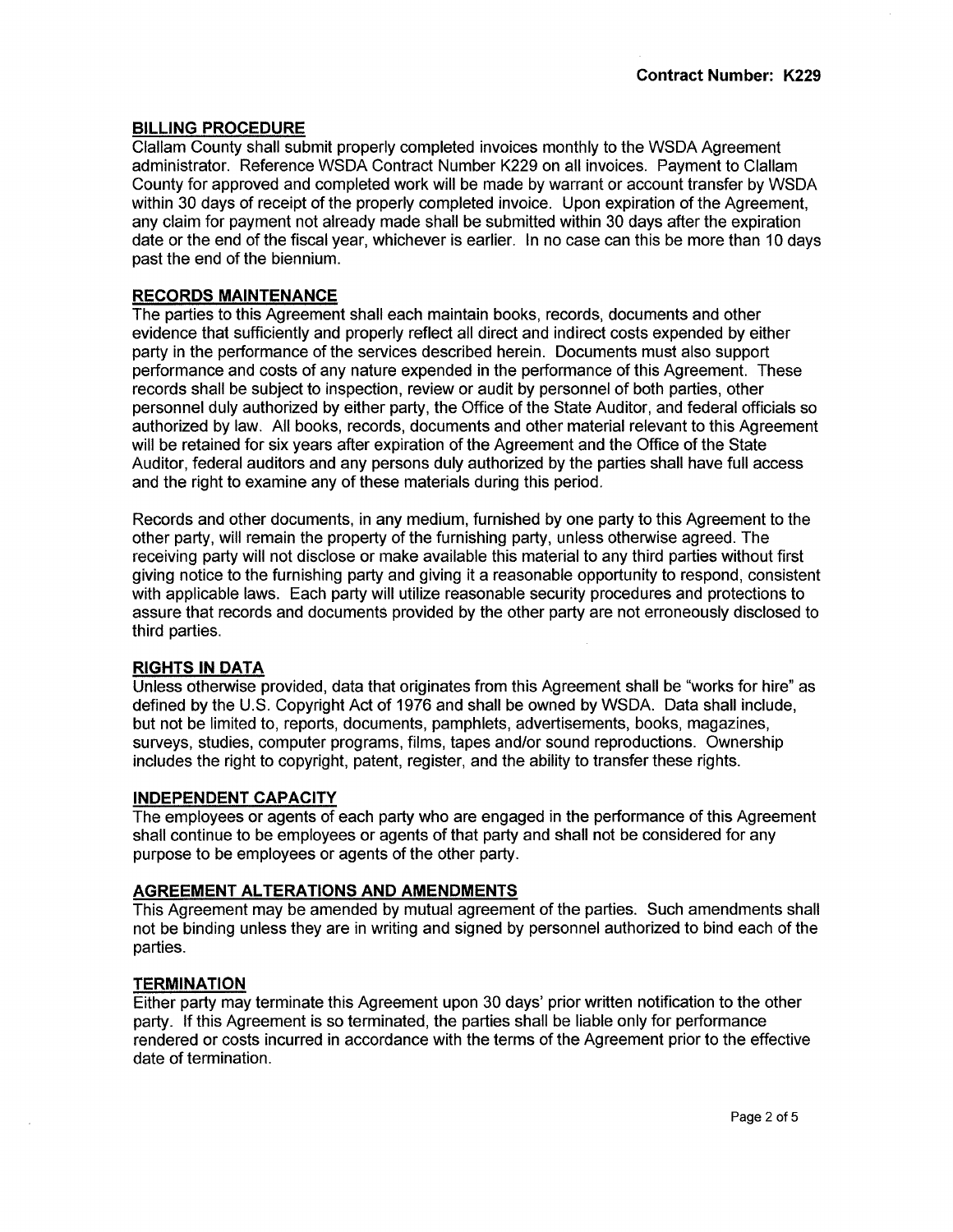## TERMINATION FOR CAUSE

lf for any cause, either party does not fulfill in a timely and proper manner its obligations under this Agreement, or if either party violates any of these terms and conditions, the aggrieved party will give the other party written notice of such failure or violation. The responsible party will be given the opportunity to correct the violation or failure within 15 working days of receipt of written notice. lf the failure or violation is not corrected, this Agreement may be terminated immediately upon receipt of written notice of the aggrieved party to the other.

## CONFLICT OF INTEREST

WSDA may, by written notice to Clallam County, terminate this Agreement if it is found after due notice and examination by the Director of the Department of Agriculture, and/or the designee authorized in writing to act on the Director's behalf, that there is a violation of the State Ethics Law, chapter 42.52 RCW; chapter 42.23 RCW; or any similar statute involving Clallam County in the procurement of or performance under this Agreement. Unless stated otherwise, the signatory of this Agreement is the Director's designee.

ln the event this Agreement is terminated as provided above, WSDA shall be entitted to pursue the same remedies against Clallam County and its agent Clallam County Noxious Weed Control Board as it could pursue in the event of a breach of the Agreement by Clallam County or its agent Clallam County Noxious Weed Control Board. The rights and remedies of WSDA provided for in this clause shall not be exclusive and are in addition to any other rights and remedies provided by law. The existence of facts upon which the Director of the Department of Agriculture, and/or the designee authorized in writing to act on the Director's behalf, makes any determination under this clause shall be an issue and may be reviewed as provided in the "Disputes" clause of this Agreement.

## DISPUTES

ln the event that a dispute arises under this Agreement, it shall be determined by a Dispute Board in the following manner: Each party to this Agreement shall appoint one member to the Dispute Board. The members so appointed shalljointly appoint an additional member to the Dispute Board. The Dispute Board shall review the facts, agreement terms and applicable statutes and rules and make a determination of the dispute. The determination of the Dispute Board shall be final and binding on the parties hereto.

## LICENSING, BONDING, INDUSTRIAL INSURANCE AND OTHER INSURANCE COVERAGE

Clallam County and its agent Clallam County Noxious Weed Control Board shall ensure that all contractors hired to perform services under this Agreement shall comply with all applicable licensing and bonding requirements for the type of service to be performed, and with the provisions of Title 51, lndustrial lnsurance. Clallam County and its agent Clallam County Noxious Weed Control Board shall also ensure that all contractors provide proof of an adequate amount of commercial general liability insurance coverage for the activities to be performed under any subcontract.

## **GOVERNANCE**

This Agreement is entered into pursuant to and under the authority granted by the laws of the state of Washington and any applicable federal laws. The provisions of this Agreement shall be construed to conform to those laws. ln the event of a lawsuit involving this contract, venue shall be proper only in Thurston County, Washington.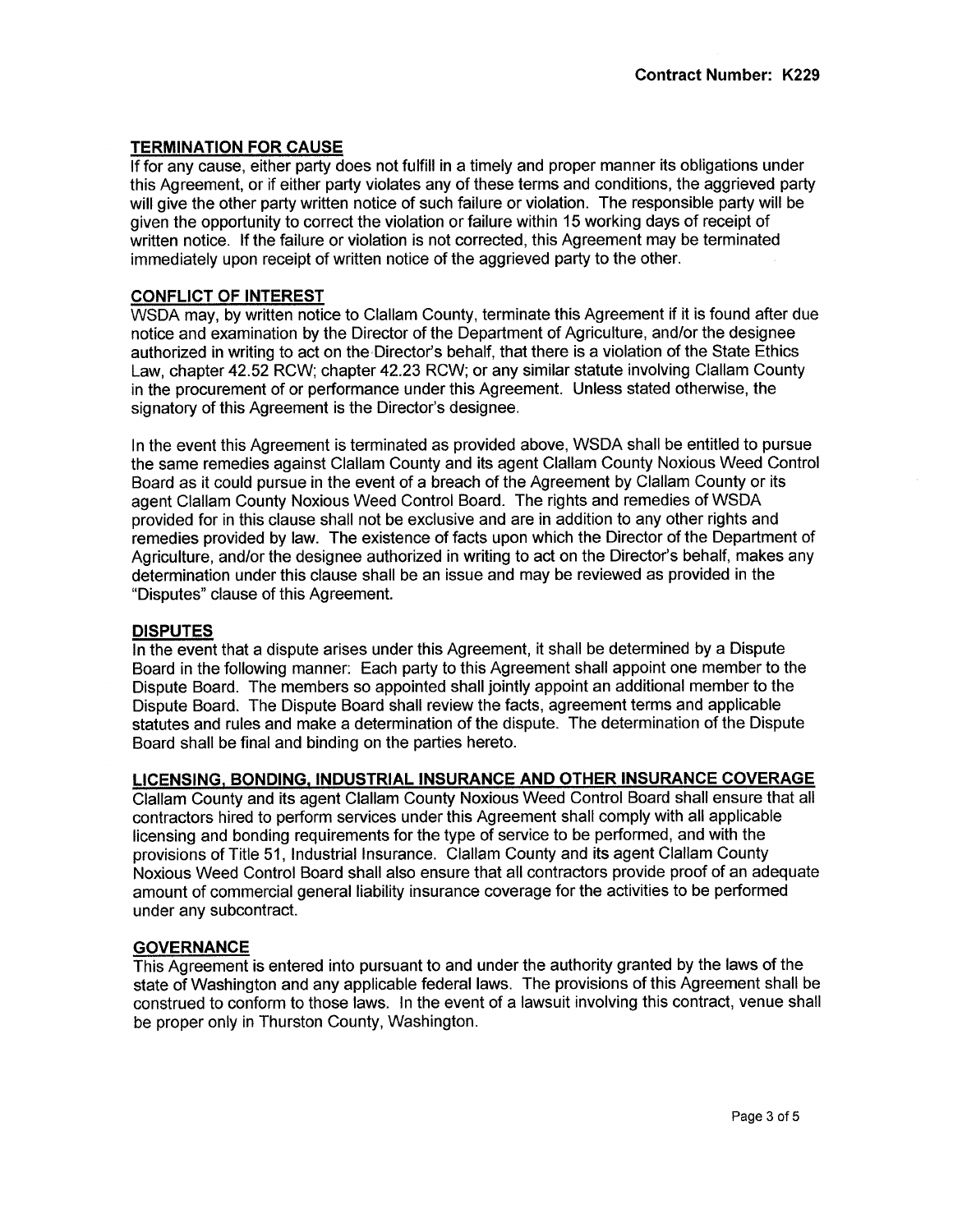ln the event of an inconsistency in the terms of this Agreement, or between its terms and any applicable statute or rule, the inconsistency shall be resolved by giving precedence in the following order:

- Applicable state and federal statutes and rules; a.
- Plan of Work (Attachment A); b.
- Budget (Attachment B); c.
- Permission to Enter Private Land and Waiver of Liability Clallam County (Attachment C-1); d.
- Permission to Enter Private Land and Waiver of Liability Jefferson County (Attachment C-2); and e.
- Any other provisions of the Agreement, including material incorporated by reference. f.

# ASSIGNMENT

Clallam County and its agent Clallam County Noxious Weed Control Board are responsible for ensuring that all terms, conditions, assurances and certifications set forth in this Agreement are carried forward to any subcontracts. ln no event shall the existence of any subcontract operate to release or reduce the liability of Clallam County and its agent Clallam County Noxious Weed Control Board to WSDA for any breach in the performance of Clallam County and its agent Clallam County Noxious Weed Control Board's duties.

## WAIVER

A failure by either party to exercise its rights under this Agreement shall not preclude that party from subsequent exercise of such rights and shall not constitute a waiver of any other rights under this Agreement unless stated to be such in writing signed by an authorized representative of the party and attached to the original Agreement.

## **SEVERABILITY**

lf any provision of this Agreement or any provision of any document incorporated by reference shall be held invalid, such invalidity shall not affect the other provisions of this Agreement which can be given effect without the invalid provision, if such remainder conforms to the requirements of applicable law and the fundamental purpose of this Agreement, and to this end the provisions of this Agreement are declared to be severable.

## ALL WRITINGS CONTAINED HEREIN

This Agreement contains all the terms and conditions agreed upon by the parties. No other understandings, oral or otherwise, regarding the subject matter of this Agreement shall be deemed to exist or to bind any of the parties hereto.

#### CONTRACT MANAGEMENT

The Agreement administrator for each of the parties shall be responsible for and shall be the contact person for all communications and billings regarding the performance of this Agreement.

The Agreement administrator for WSDA is: Brad White, Pest Program Manager

Washington State Dept. of Agriculture Plant Protection Division PO Box 42560 Olympia, Washington 98504-2560 (360) 902-2071 bwhite@agr.wa.gov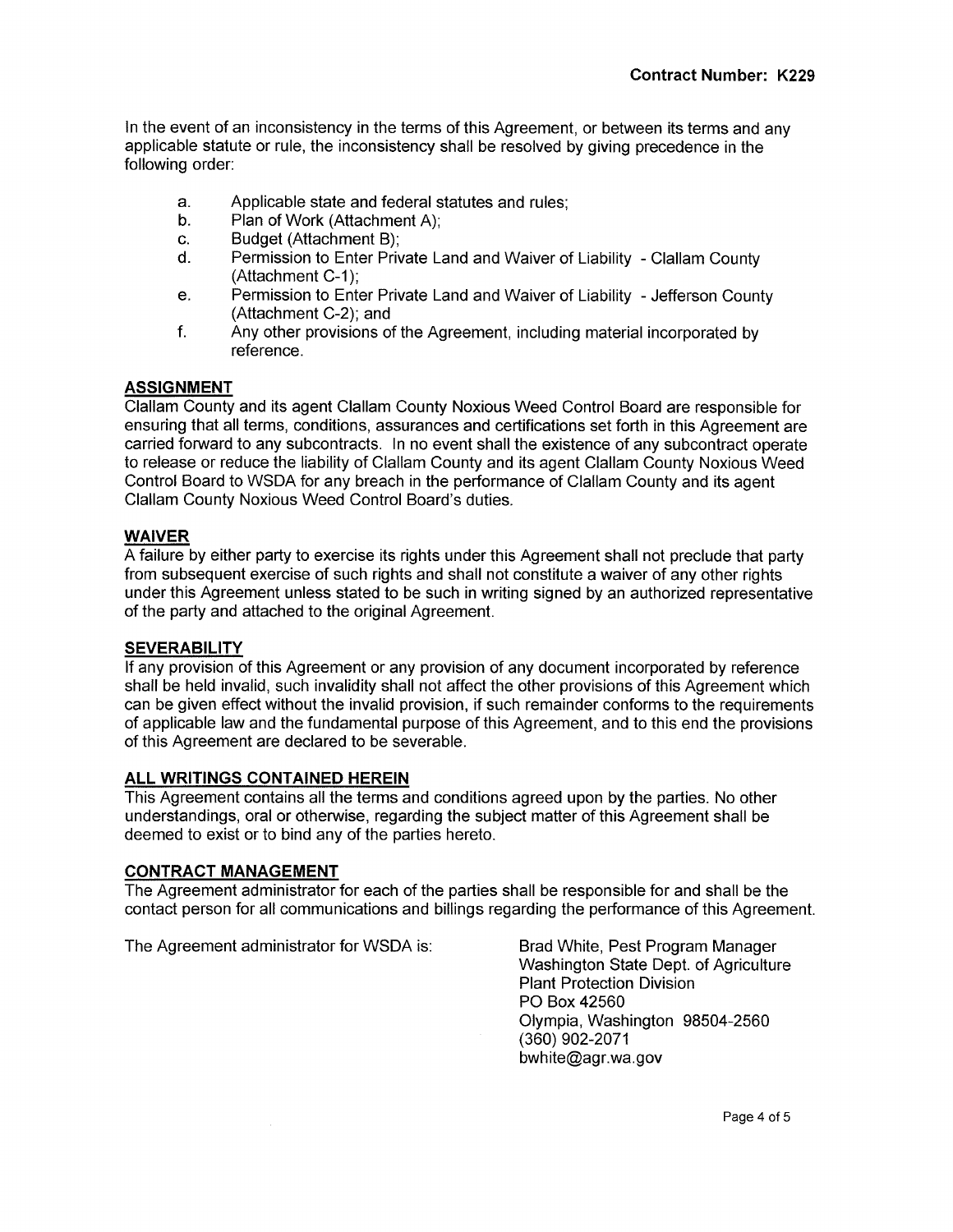The Agreement administrator for Clallam County is: Cathy Lucero, Coordinator

Clallam County Noxious Weed Control Board 223 East Fourth Street, Suite 15 Port Angeles, Washington 98362 (360) 417-2442

All communications between the parties relating to this Agreement and any billings and payments will be directed to those persons. Either party may change administrators by notifying the other in writing.

lN WTNESS WHEREOF, the parties have executed this Agreement.

BOARD OF COMMISSIONERS STATE OF WASHINGTON **CLALLAM COUNTY** DEPT. OF AGRICULTURE By: By: Doherty, tr.  $V_{1}$ Title: Title: Date: Date:  $21$  $200<sup>o</sup>$ h

Approved as to form only by:

Douglas E. Jensen<br>Chief Civin Deputy Prosecuting Attorney **Clallam County**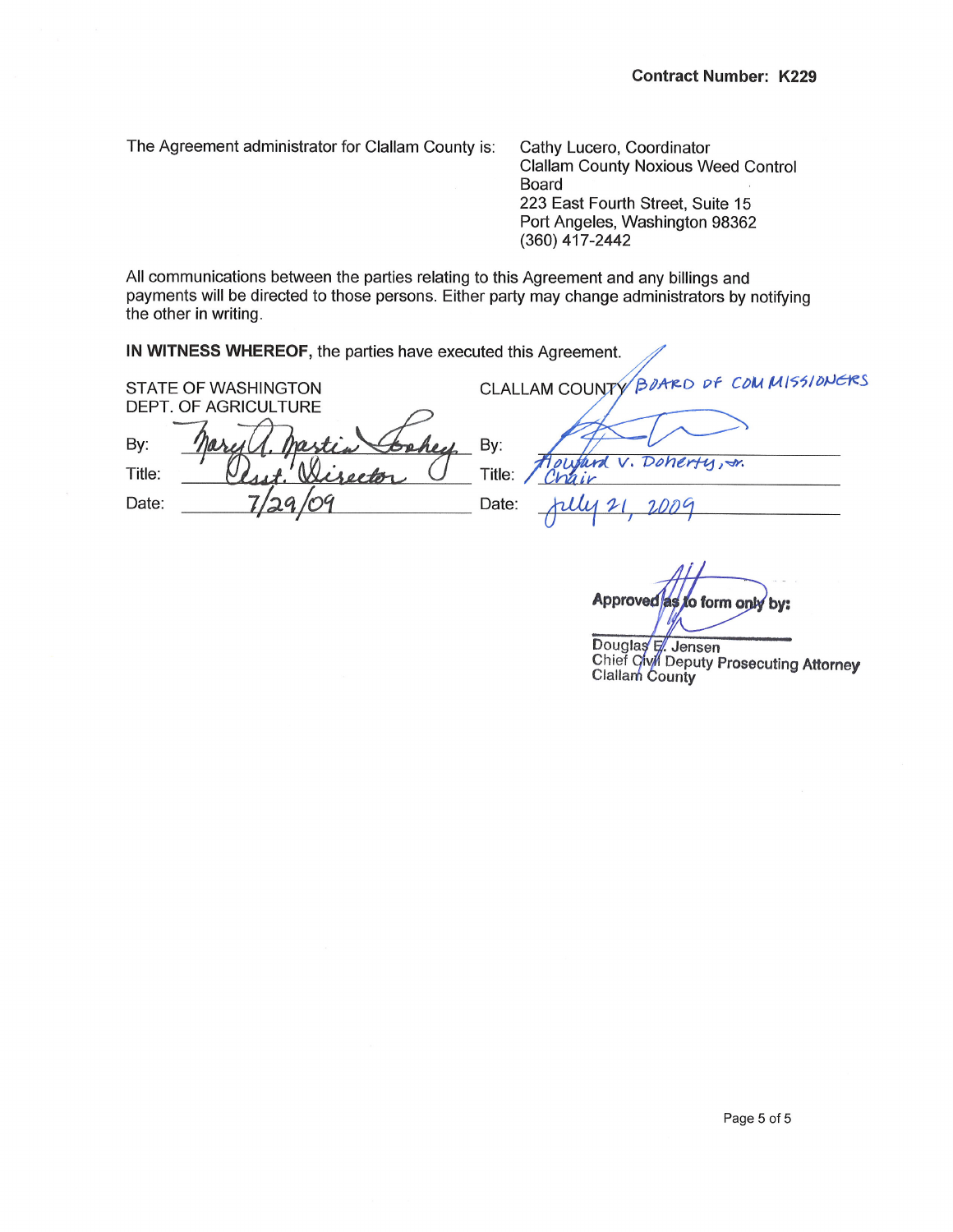# ATTACHMENT A Plan of Work Clallam County and its agent Clallam County Noxious Weed Control Board Project for Knotweed Gontrol July 1,2009 to June 30,2010

## County Knotweed Control Criteria:

Clallam County through its agent, Clallam County Noxious Weed Control Board, will conduct control work on the knotweed infestations within the watersheds of the Big, Hoko-Lyre, Clallam, Sekiu, Pysht, Dosewallips, Duckabush, Big Quilcene, Hoh, Dickey, Sol Duc, Calawah, and Bogachiel Rivers and Snow, Salmon, Spencer, Lees, Morse, Bagley, Siebert, Valley, Ennis, White, and Peabody Creeks. These are infestations in the riparian areas of the rivers in Clallam and Jefferson counties. The knotweed populations in Jefferson County may only be treated with prior written authorization from Jefferson County, as well as prior written permission for entry and treatment from each landowner or tenant, as specified below in this document.

Treatments will utilize funding allotted by the state legislature for control of knotweed species during the 2010 state fiscal year. Control efforts will be focused on treating all infestations from the headwaters of each river system in a downstream direction, in conjunction with the best integrated management practices known for knotweeds. Control shall include field survey directly associated with areas to be treated. Field surveys in watersheds not listed in this Agreement must be authorized in advance by WSDA.

Minimum work specifications: Clallam County Noxious Weed Control Board personnelwill either control knotweed or subcontract the work. Clallam County Noxious Weed Control Board is authorized to subcontract with the Jefferson County Noxious Weed Control Board, with specifications in compliance with conditions of this Agreement, to control knotweed in Jefferson County. Clallam County Noxious Weed Control Board employees and/or contract crew(s) will use an integrated weed management approach.

All control methods will be employed consistent with the laws, rules and regulations of Washington State, Clallam County (as applicable), Jefferson County (as applicable), the Noxious Emergent Plant Management Environmental lmpact Statement (ElS) first published in November 1993, and all subsequent amendments to the EIS.

Clallam County, or subcontractors to Clallam County, must enter into a contract with WSDA under which Clallam County, or subcontractors to Clallam County, act as limited agents to carry out noxious and quarantine weed control for WSDA under the "Aquatic Noxious Weed Control National Pollutant Discharge Elimination System Waste Discharge General Permit" (NPDES permit) prior to the performance of any activity pursuant to this Agreement that discharges herbicides directly into streams or rivers, or indirectly into streams, rivers, estuaries, wetlands, along lake shorelines, or in other wet areas. Herbicide treatments may only occur at times allowed under provisions of the NPDES permit and must comply with conditions specified in such permit.

The crew willwork closely with the Clallam County Noxious Weed Control Coordinator and the WSDA knotweed control coordinator. All crews will be active in the field from July 1, 2009 to